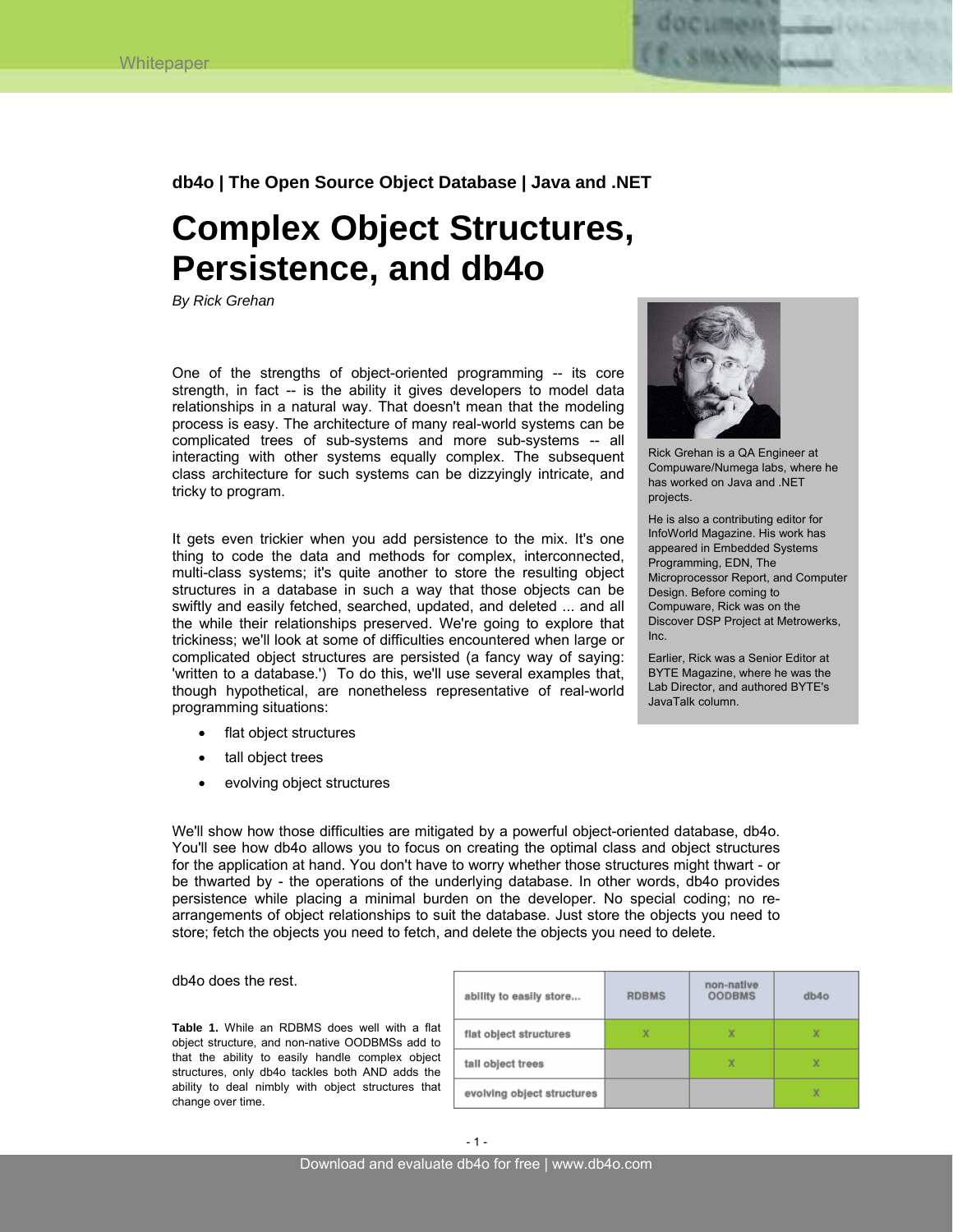

## **What is db4o?**

The OO database library db4o (database for objects), from db4objects, is a pure object oriented database that is native in Java and native in .NET languages. Its noteworthy advantages are its speed, its simplicity, and its small memory footprint. db4o can persist "ordinary objects." Non-native OO databases must instrument executable code to provide persistence. Others require you to build separate "object schema" files. But, with db4o, you need adopt no unusual (or additional) programming practices to place objects in the database, or to manipulate them once they're there.

The examples we will show are written in Java. Keep in mind that, as we said above, a version of db4o is also available for .NET. Consequently, the concepts presented by the examples are as applicable to .NET as to Java.<sup>1</sup>

# **Flat Object Structures**

A simple object structure that nevertheless contains many objects is a "flat" structure. It might include a large array, or perhaps a linked list of some sort. As part of working out how to persist such a structure, you need to determine first whether the array (or list) must be in memory at all times. (Here, we are assuming very LARGE lists, that might involve thousands or millions of entries.) That determination will, in turn, require determining the potential size of the list, and considering whether the list will fit in available memory.

If the array can fit, then perhaps the entire thing can be persisted as a single unit. Otherwise, its contents will have to be read from or written to the database in some piecemeal fashion.

## **Example 1: Monitor Web Application Transaction**

An organization provides services to its customers via a web-based application. Client sites connect to this application, and post transactions to it (reading, updating, modifying, etc.). The organization would like to monitor – at arbitrary times and for varying intervals – the quantity and turnaround times of requests made to this web application.

So, the organization's developers create a monitoring system that consists of a "stub" application attached to the server, and a separate monitoring console. The stub is hooked into the web application, and sends transaction tracking data to the console (via some sort of remote IPC mechanism). A user running the console program can initiate a "session." During a session, the stub monitors the type, arrival, and departure of client requests and responses. That information is transmitted back to the console, which receives, organizes, and stores the information in a database.

 $\overline{a}$ 

 $1$  In db4o, the database is referred to as an ObjectContainer. An ObjectContainer is associated with a specific disk file. Opening an ObjectContainer is a simple API call:

ObjectContainer db = Db4o.openFile("<path>");

where <path> is the path to the database file. When all operations on the database are completed, you call:

db.close();

For the remainder of this paper, we will assume that an ObjectContainer object named db has been opened.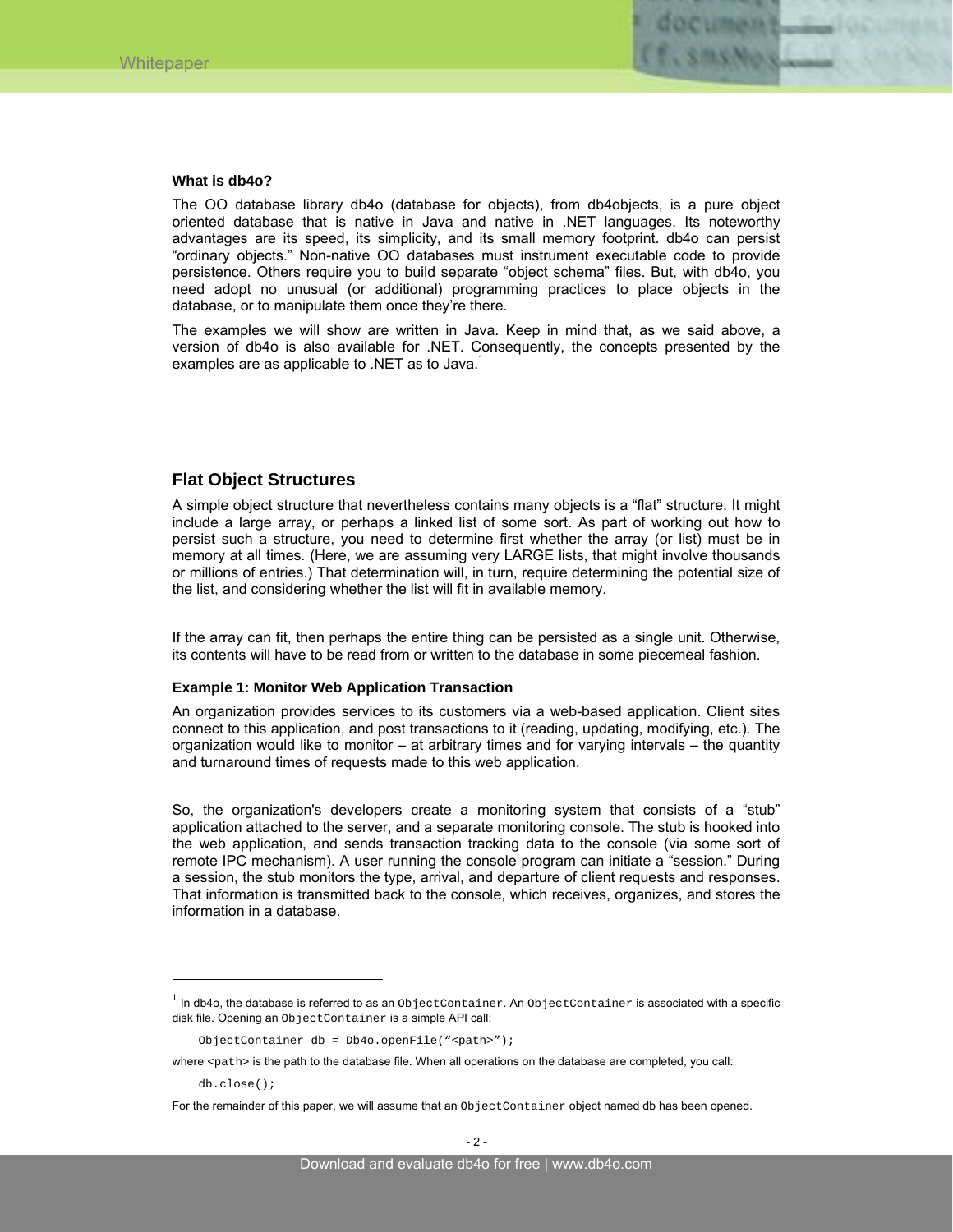

Later, administrators can query the database, examine trends, and generate reports and graphs that explore such information as the number of transactions received at different times of the day, the average turnaround time for a transaction plotted against the quantity of transactions per second, and so on. The organization can use this information to determine whether the server is scaling well under client transaction loads.

# **Implementation**

Developers of this hypothetical application modeled a session using two classes. One, a Session class, includes global session information: a unique name, the date and time the session was started, and the date and time the session was stopped. Also included in the Session object is a List of the captured transaction information.





The Session class looks like this:

l

```
// Session 
public class Session 
{ private String sessionName; // Unique name for the session 
  private timestamp start; // Start of reading
   private timestamp finish; // End of reading 
   private List transactions; // Transactions 
   // Constructor 
   Session (String sessionName, 
   timestamp start) 
\{ this.sessionName = sessionName; 
     this.start = start; 
     this.transactions = new ArrayList(); 
 } 
   // Add a transaction 
   public void addTransaction(Transaction trans) 
\{ transactions.add(trans); 
   } 
       ... other methods for Session ... 
}
```
And the Transaction class models transaction data "packets" delivered by the stub:

```
// Transaction objects 
public class Transaction 
{ private int type; // Transaction type 
 private int quantity; // # of bytes of data exchanged 
 private timestamp start; // Request arrival 
 private timestamp finish; // Response transmission 
       ... remainder of Transaction class ... 
}2
```
 $^{2}$  Because we are interested primarily in how to persist an object's data members, and less so with the class' methods behavior, the above classes are abbreviated. Also, these classes presume the availability of a timestamp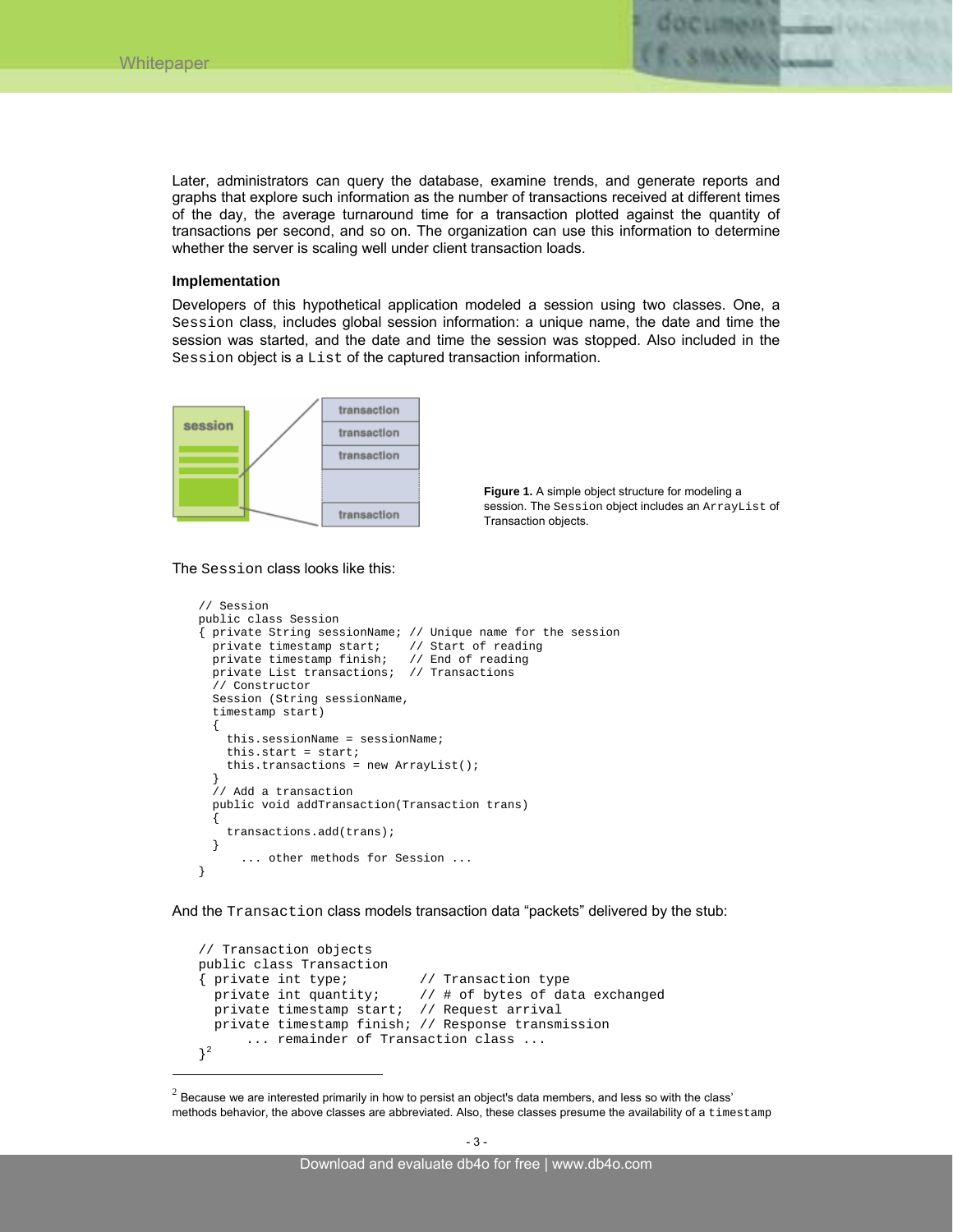

When a session is begun, a Session object is instantiated, and given a unique name (sessionName). The console then "tells" the stub to begin collecting transaction data. As each packet of data arrives from the stub, the console application instantiates a new Transaction object, copies the data into object, and stores that object into the session's transaction ArrayList:

theSession.addTransaction(theTransaction) $i^3$ 

When the session has concluded, saving it into the db4o database could not be simpler, and here we make our first acquaintance with db4o's built-in intelligence that makes a programmer's task so much simpler than it would be otherwise. It requires but a single line of code to store the entire object  $-List$  and all:

db.set(theSession);

db4o silently traverses the object tree, seeking out and storing not only the theSession object, but all members of the transaction ArrayList as well.

Retrieving the session object is equally simple. db4o provides a straightforward query capability based on the "query-by-example" paradigm. To query a db4o database, you build a 'prototype' object of the class you wish to search. Load the appropriate fields with those values that you want to match, and call the ObjectContainer's get() method.

Suppose, for example, you want to retrieve a session whose name was "FridayCapture:"

```
Session proto = new Session("FridayCapture", 
   (timestamp)0); 
ObjectSet result = db.get(pred);<sup>4</sup>
```
The result of a query is an ObjectSet, through which you can iterate to fetch the matched objects. Because the above query returns a single object, you can retrieve it directly from the set with:

```
Session theSession = (Session)result.next();
db.activate(theSession, 2);
```
That second line instructs db4o to 'activate' theSession to a depth of 2. When db4o activates an object, it loads the objects fields from the database. So, in the above example, an activation depth of 2 causes db4o to retrieve not only is theSession object, but it's "children" (the content of the ArrayList) as well. Specifying an activation depth of 3 would retrieve children and grand-children; 4 retrieves children, grand-children, and greatgrandchildren; and so on.<sup>5</sup>

 $\overline{a}$ 

datatype – possibly  $java.sq1.timestemp - as$  well as a set of  $int$  constants defined to enumerate the transaction type.

 $^3$  Assuming Session object the Session and Transaction object the Transaction

 $4$  Empty or zero fields do not participate in the query.

 $<sup>5</sup>$  db4o lets you specify the activation depth for all the objects in an entire database, if you wish, rather than on a per-</sup> object basis – as shown above. We chose the explicit, per-object option in order to explain the concept of activation.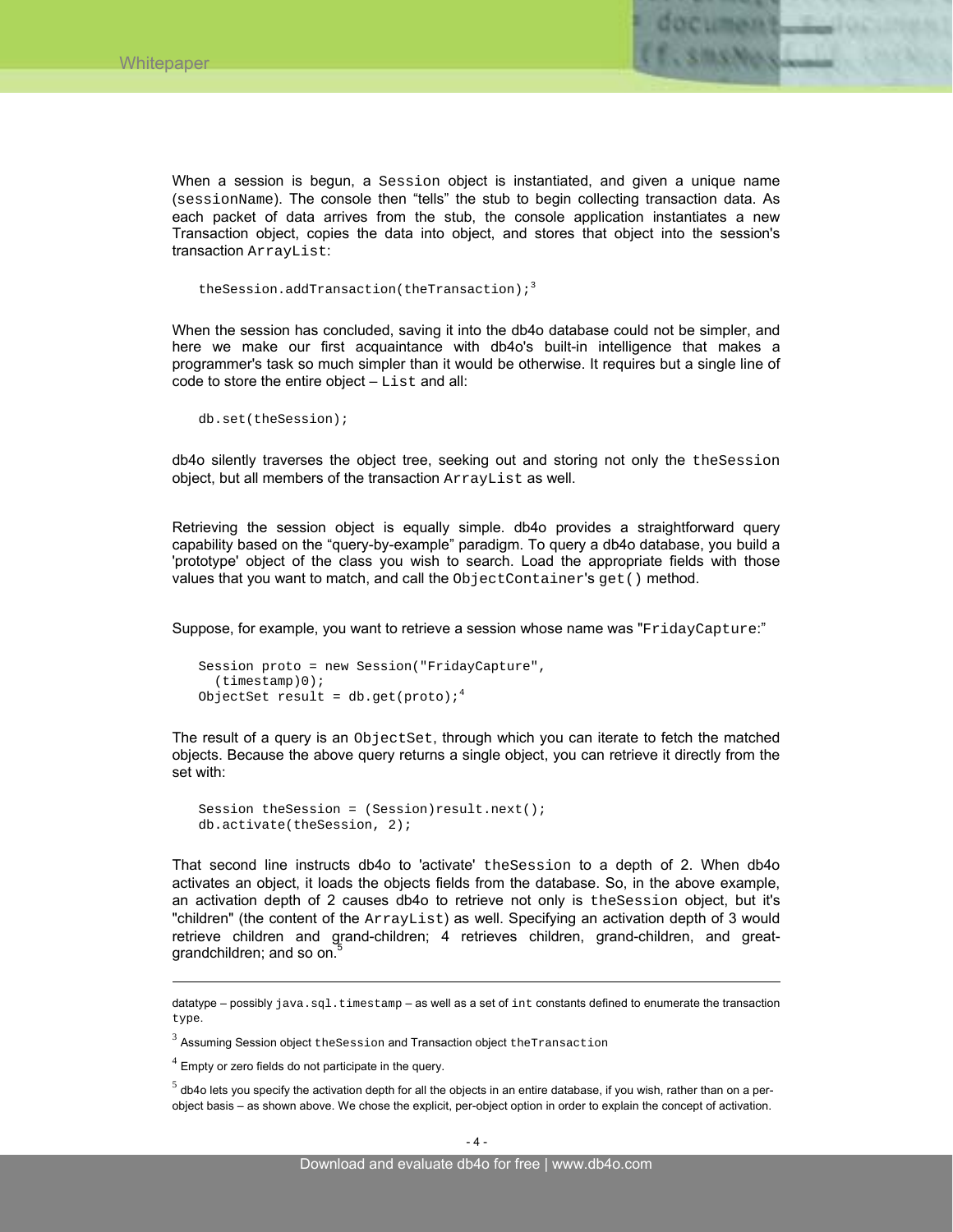

It is just that simple. Whole object structures are persisted with a single call. And whole object structures can be retrieved with a simple, easy-to-grasp query API.

This brings us to an important principle regarding db4o:

*db4o lets you work with object structures almost as though they were "in memory" structures. Little additional coding is required to manage object persistence.* 

## **Variation on a Theme**

The preceding example was straightforward and functional, but it may not be ideal. Because a session's entire data resides in memory, it places an upper limit on the size of a session – that limit being, of course, the amount of available memory. (It may be an entirely realistic upper limit, but we will pretend that it is not for the purposes of our discussion.)

In  $\rightarrow$ Appendix A – How db4o Deals with Memory Leaks we'll show that when we solve a memory leak problem – one that would have existed regardless of which back-end persistence engine used – db4o had not been an impediment; it has fitted itself smoothly into the problem's solution. Its simple query mechanism, in fact, made the solution much easier.

## **Deleting**

Before we leave this section, we should cover a database operation that we have not yet covered. This will permit us to illustrate another of db4o's powerful capabilities.

Suppose we need to delete an entire session's worth of data. Deleting a single object is simple enough. Provided that we've fetched a persistent Session object into the Session, we can delete the object from the database with:

db.delete(theSession);

But, deleting an arbitrarily long linked list would be a tedious loop. Because deleting a persistent object requires that we first fetch the object, the loop would look like:

- 1) Fetch the head Transaction object
- 2) Save its next link
- 3) Delete the Transaction
- 4) Fetch the Transaction referenced by next
- 5) Return to (2) and repeat until next is null.

It would work, but lacks elegance to a degree that makes it almost embarrassing to implement.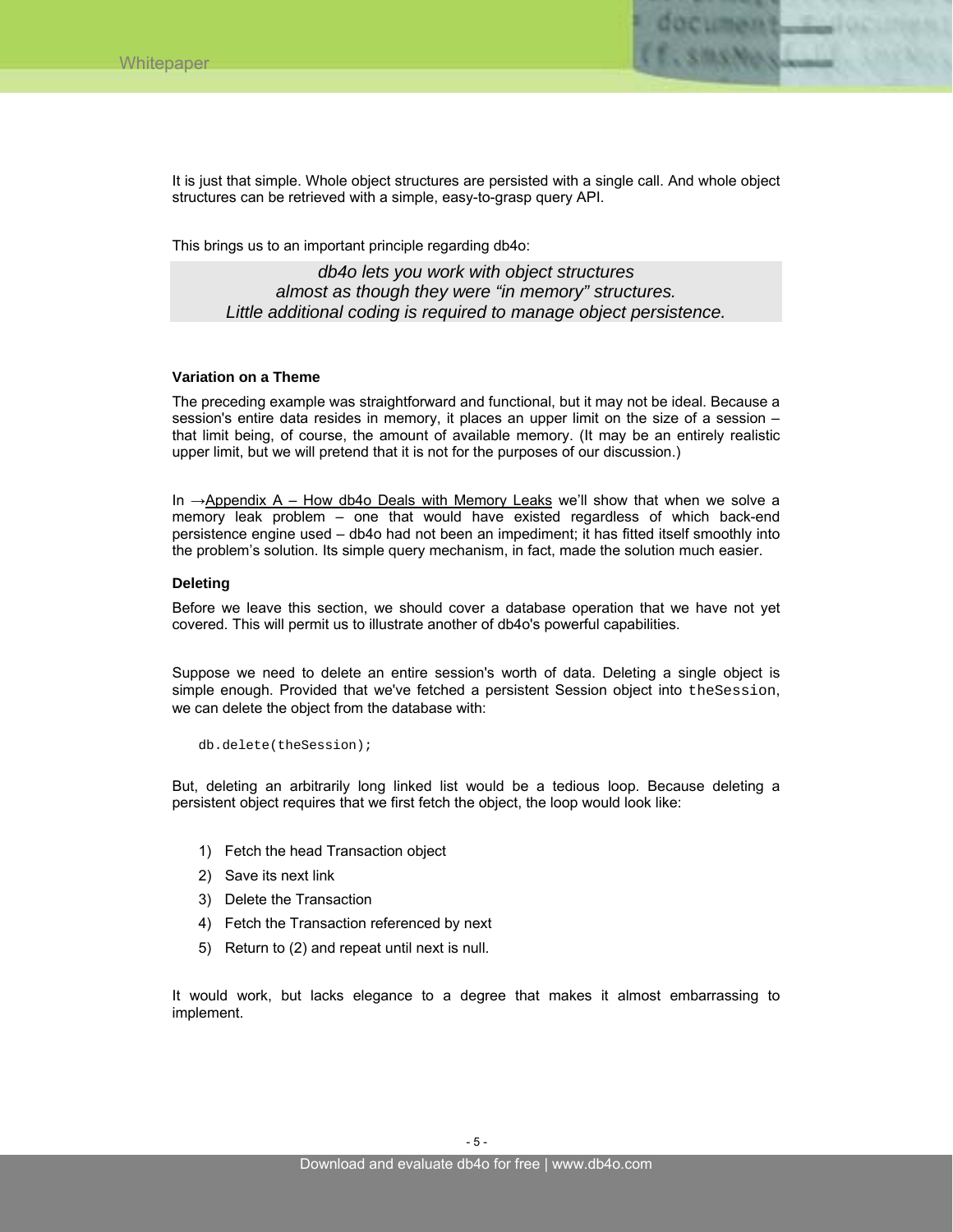

Luckily, db4o saves our dignity with its "cascaded delete" feature. All we need do is tell db4o that we want cascaded delete activated for a particular class before we open the database. For this example, the code would look like:

```
Configuration config = Db4o.configure(); 
ObjectClass sessionObjectClass = 
 config.objectClass("<package>.Session");
sessionObjectClass.cascadeOnDelete(true); 6
```
Once our application has executed the above code, opened the database, and fetched from the database a Session we wish to delete, we can delete the entire session  $-$  the Session and the complete linked list of Transaction objects – with a single call:

```
db.delete(theSession);
```
db4o will traverse the entire object tree rooted in theSession, deleting all child objects, grandchild objects, great-grandchild objects, and so on. In this case, db4o will march down the linked list, deleting the entire chain of Transaction objects, at the push of a single button – as it were.<sup>7</sup>

## **Compare to a Relational Database**

Pause, for a moment, look over the code examples in this section, and consider what we would have to have written, were we using a relational database. Somewhere, there would have been a schema definition for the table structures. We would have created two tables: one for session data, the other for transaction data. Columns in each table would be chosen as key fields, and a one-to-many relationship defined (in the schema), linking a session record with multiple transaction records. (It's likely that we would have had to put a column in the transaction table that would have existed for no other reason than to provide the relationship link between session and transaction.) There would have been SQL INSERT, UPDATE, and DELETE commands – and assignment operations to move data to and from object members and bound variables in the SQL statements. Fetching an entire session would have involved a join. And so on.

In short, a sizeable quantity of code, needed to move data back-and-forth across the invisible boundary that divides an object-oriented program and a relational database backend …

… is, thanks to db4o, not there.

l

 $^6$  Where <package> is the Session class' package.

 $7$  Cascaded delete can significantly simplify your programming. Cascaded delete can also wreak havoc if you're not careful. As with any powerful capability, it must be handled gingerly.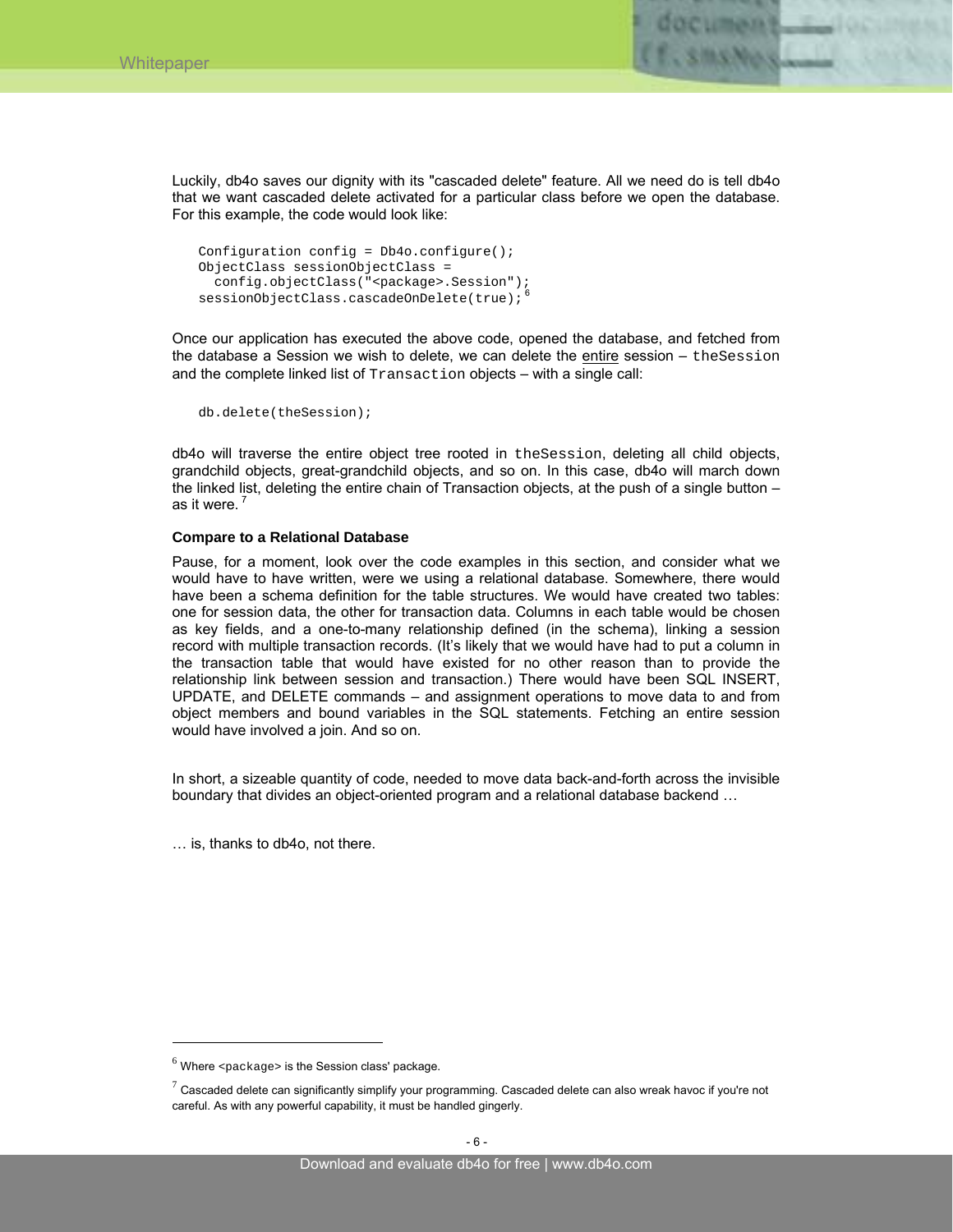## **Was That Necessary?**

document f. smsNes

At this point, some readers may be suspecting that we have created a mountain out of a molehill. The Transaction data is arriving in sequential fashion, and it is being stored in sequential fashion. Why not simply create a sequential file, and write transaction data to that file as it comes in? Why the fuss over a database?

In some circumstances, that would certainly be the best route. But, if you are creating a repository that will be mined for information in the future, using a database provides you with out-of-the-box searching capabilities that you would otherwise have to create yourself, were the data stored in a sequential file.

Using our example from this section, suppose you wanted to discover the average number of bytes transferred by a particular kind of transaction ... for all sessions. Had you used a set of flat sequential files, you would have to write code to search through all those files for the matching transaction type to gather the information.

Meanwhile, db4o would let you find those transactions with a simple query. Assume that the transaction type is identified by the constant READ\_TRANSACTION, and the code would look something like this:

```
Transaction theTrans; 
double totalbytes = (double)0.0; 
int totaltrans = 0; 
double average; 
 ... 
Transaction proto = new Transaction();
proto.setType(READ_TRANSACTION); 
ObjectSet result = db.get(proto); 
while(result.hasNext()) 
{ 
   theTrans = (Transaction)result.next(); 
   totalbytes + (double)theTrans.getQuantity(); 
   totaltrans++; 
} 
if(totaltrans!=0) 
  average = totalbytes/(double) total trans; ...
```
We can do this because Transaction objects are being stored as, well, objects. They are therefore accessible to us – independent of their Session objects – through db4o's querying mechanism.

This is certainly simple to code, simpler than would be necessary were we to have to write code to search through all the lists for all the sessions stored. (And note that the above code will work, even as new sessions are added to the database.)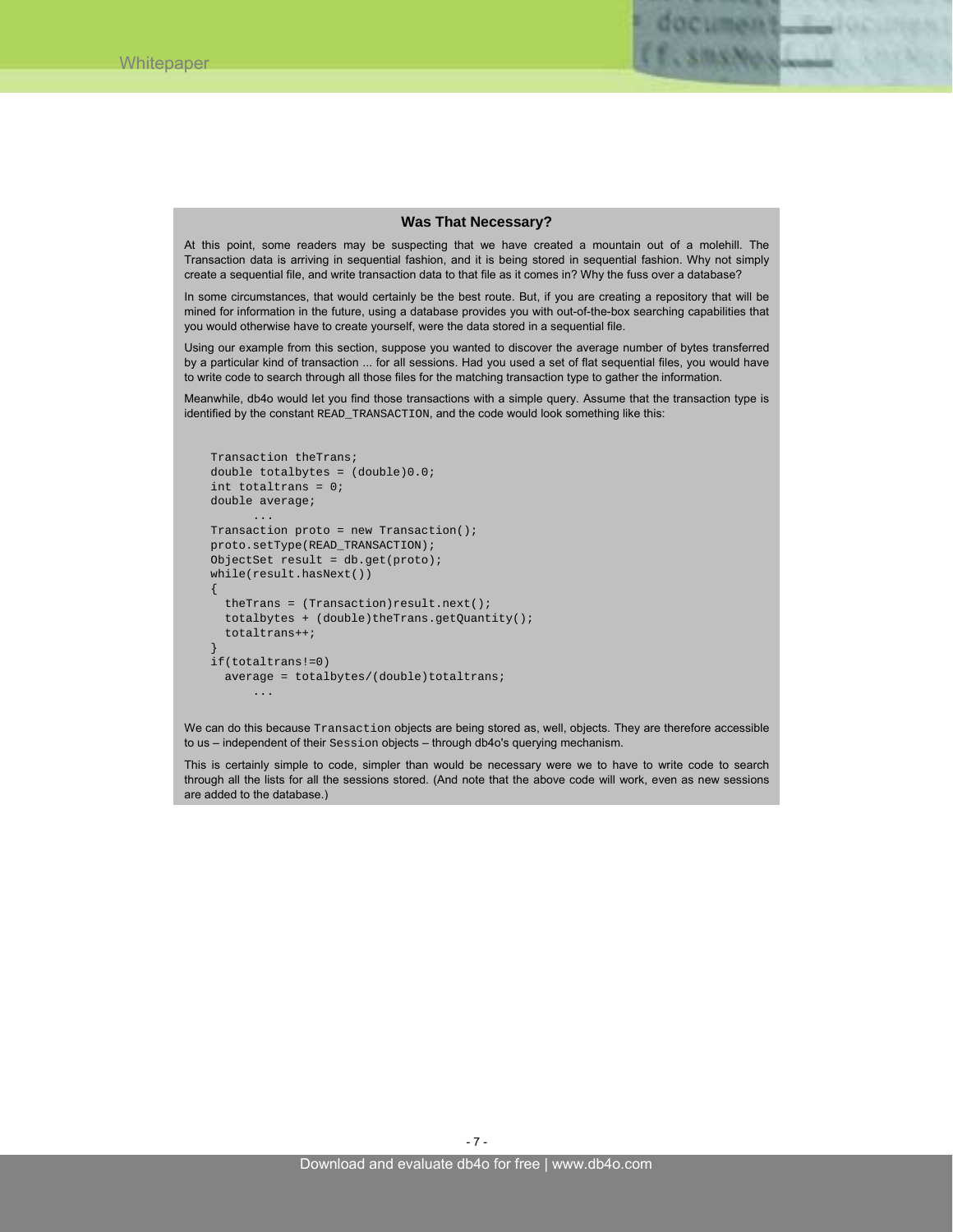

# **Tall Object Trees**

One of the beauties of object-oriented programming is that it allows you to model complex and elaborate real-world relationships in a way that is more natural than would be necessary were you still forced to use structured programming techniques (filled to the brim with errorprone memory pointers). And some of the more elaborate structures that programmers model are expressed as one form of "tree" structure or another.

When we speak of "tall object trees," we are considering object structures that differ from the preceding in regards to dimension. The previous example was "shallow, but wide." We are now concerned with configurations that are "deep" and "multi-branched." That is, a root object references multiple child objects, each child object references its own multiplicity of children, and so on to an unknown depth.

## **Example 2: Material Database for Electrical Generators**

A company products a line of electrical generators, and would like to create a bill-of-materials database. In such a database, each end product "points to" a collection of assemblies and sub-assemblies. They, in turn, point to further sub-assemblies. In addition, assemblies and sub-assemblies point to lists of component parts. In effect, the entire structure of a product is mirrored in the structure of assemblies, sub-assemblies, and component parts, so that completely traversing an object tree reveals all the pieces that go together to make a product.



This is a structure especially suited to an object-oriented database. A "product" in the database is naturally represented as a tree. So, the developers for the organization define a triad of classes: Assembly, ComponentParts, and RawPart.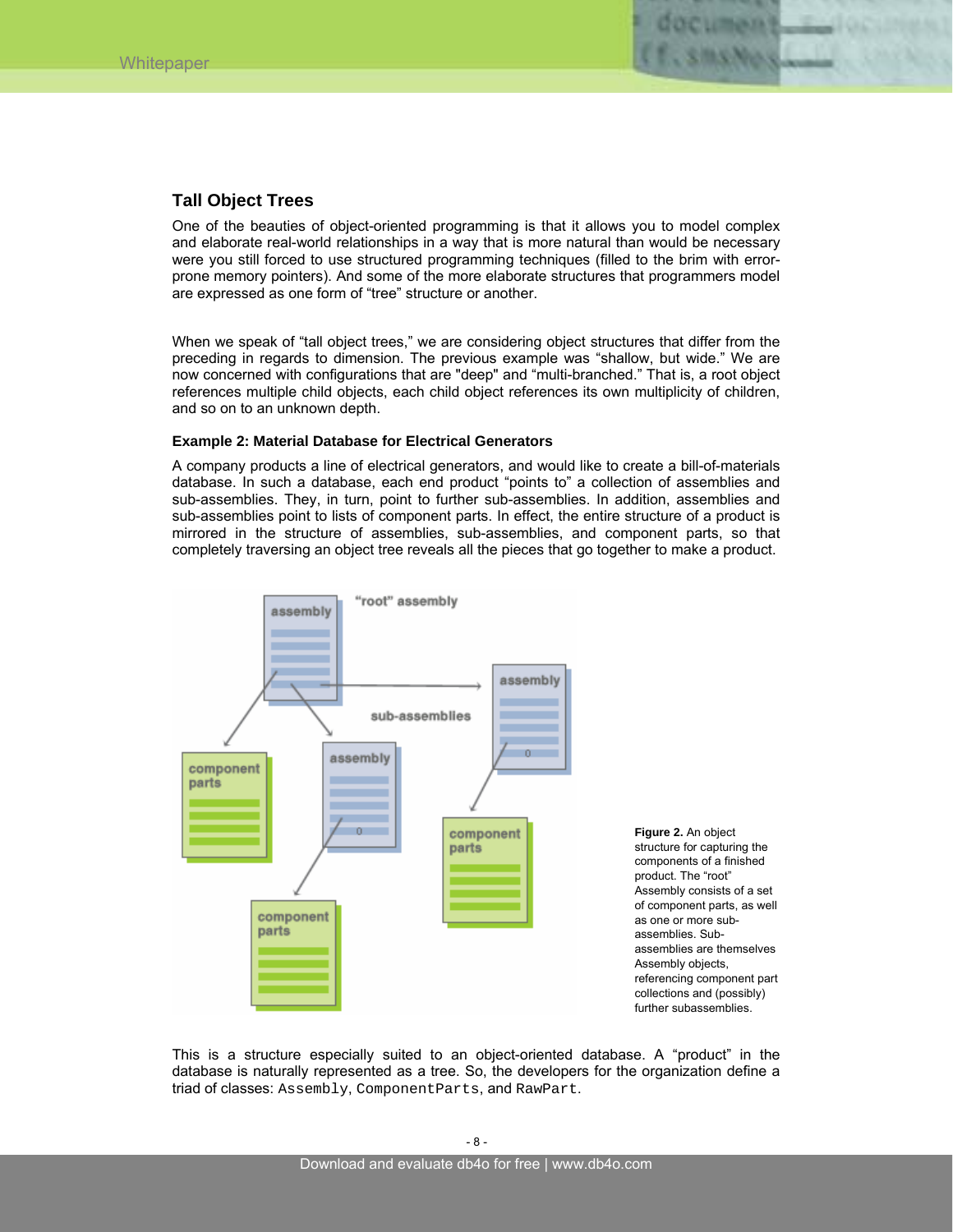

An Assembly consists of an arbitrary number of subAssemblies and an arbitrary number of componentParts (hence, subAssemblies and componentParts are modeled as arrays). A component part represents an actual, physical inventory item such as a screw, a bolt, a fastener, and so on. (As you'll see, each entry of component Parts also carries a quantity. So, if an assembly includes as a component part, 15 #2 screws, that appears as a single entry in the component Parts array  $-$  not 15 entries.) In addition, the structure is recursive: a subassembly is itself Assembly (nested down), also composed of componentParts and (possibly) more subAssemblies.

Each entry in the componentParts array references a RawPart item, which carries the information required to identify a specific, material item: the company (or companies) from which the part can be obtained, the part's SKU, and its cost.

The description of a product, then, is a "tree". The "root" (at the top) is the product itself. As you follow the tree down into its branches, you ultimately arrive at the "leaves" – sub assemblies composed entirely of componentParts.

```
public class Assembly 
{ 
   public String name; // Name or description 
   public Assembly subAssemblies[]; 
   public ComponentParts componentParts[]; 
       ... remainder Assembly class ... 
} 
public class ComponentParts 
{ 
   public int productID; // RawPart product ID 
   public int quantity; 
       ...remainder of ComponentParts class... 
} 
public class RawPart 
{ 
   public int productID; // RawPart product ID 
   public string SKU; // Raw part's SKU 
   public List suppliers; // List of suppliers 
   public BigDecimal cost; // Cost 
       ...remainder of RawPart class... 
}
```
At this point, if you're looking for a complex piece of code to add a new item with all its children to the database, you won't find it. db4o can handle this structure as easily as it handled the objects in the preceding section. So, given that you've created an Assembly object called theAssembly, and have created and linked together all its subassemblies and componentParts, you can put theAssembly into the database with:

```
db.set(theAssembly);
```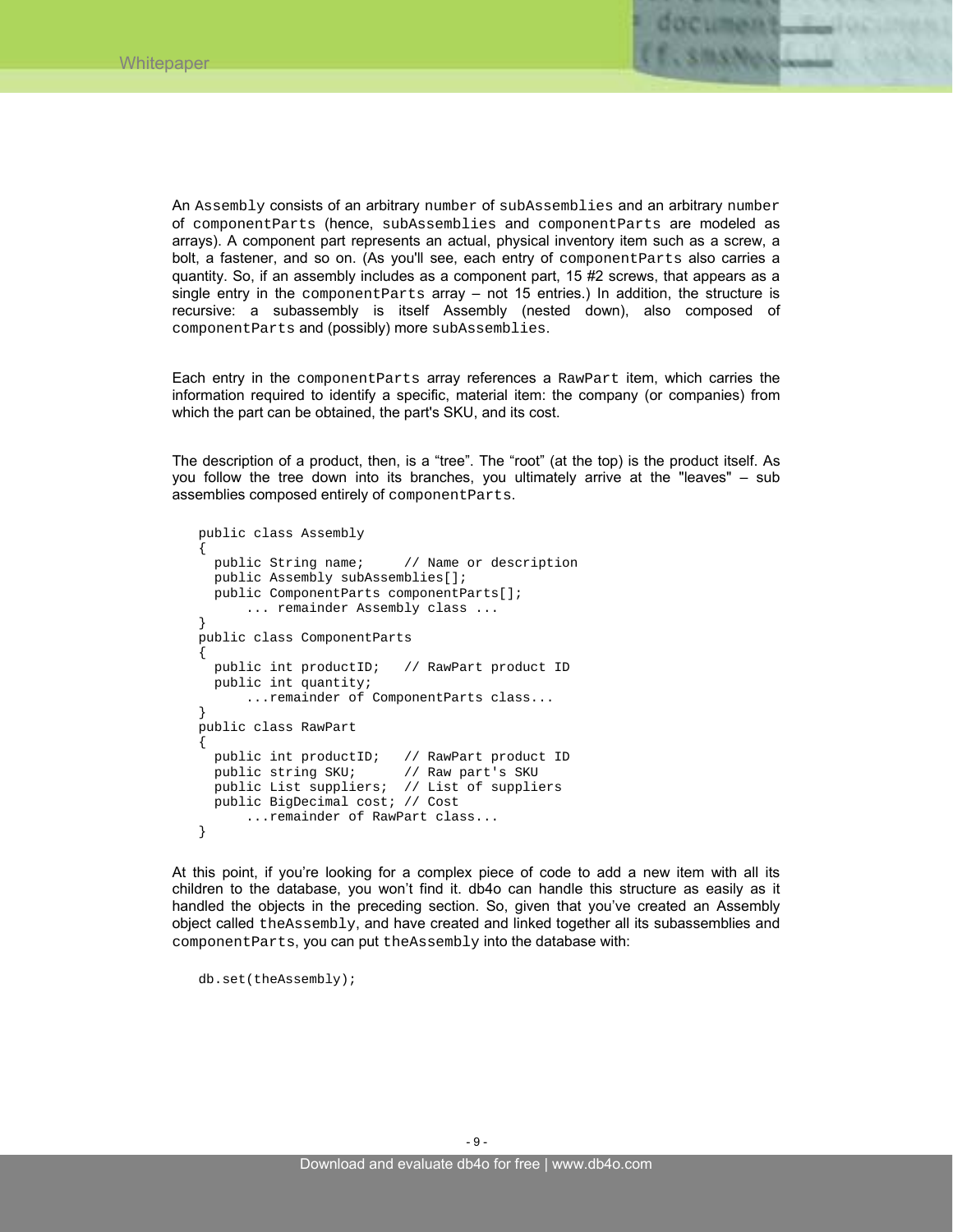



**Figure 3.** With db4o, complex object structures are stored in the database as easily as simple structures. A single call does the trick.

And, as before, if you've turned on cascaded delete and need to delete an Assembly object along with all its subassemblies and componentParts, you need only call:

db.delete(theAssembly);

Notice, however, that we have borrowed the notion of foreign key from the database world in order to create a relationship between a Component Parts object and a RawPart object. The productID field serves to link the two together. So, if we want to fetch, say, the cost of a particular raw inventory part, we use something like this:

```
int prodID = theAssembly.componentParts[<index>]; 
RawPart rawPartProto = new RawPart; // Build prototype for query
rawPartProbo.productID = prodID; // Field to match
ObjectSet result = db.get(rawPartProto); 
theRawPart = (RawPart) result.next();
```
Because the relationship between a ComponentParts and a RawPart object is not an object reference, this allows us to keep the raw parts inventory component of the database untouched whenever we cascade-delete an Assembly item.

We return to the principle we stated earlier:

*db4o lets you work with object structures almost as though they were "in memory" structures. Little additional coding is required to manage object persistence.* 

As you've seen, manipulating a "deep" tree structure is as simple as manipulating a "flat" array or list structure. So, we add another principle:

> *As the persistence requirements become more complex, db4o's unique design takes care of the added complexity so you can continue to work as though that complexity never happened.*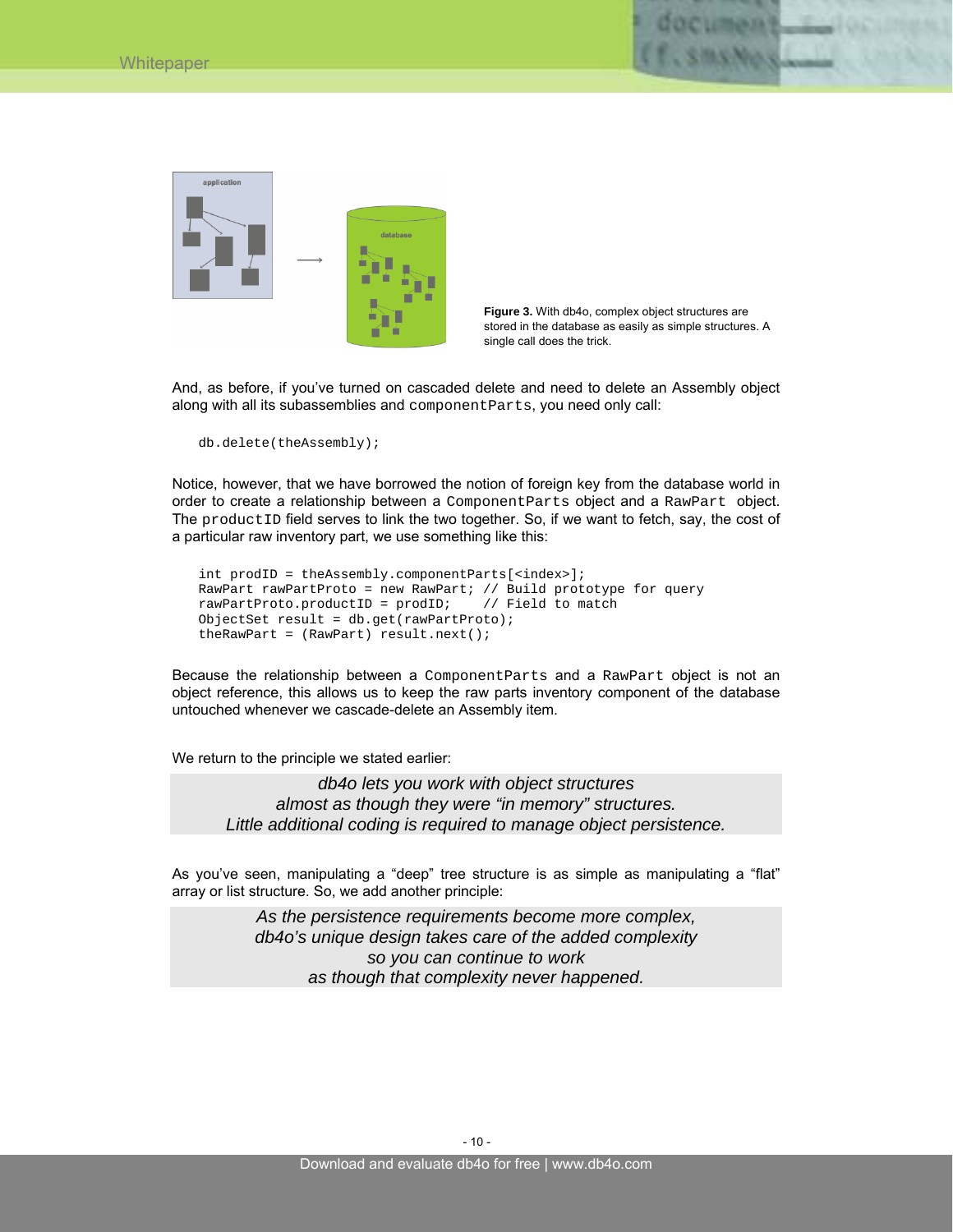$\overline{a}$ 



# **Evolving Object Structures**

*"I don't make things complicated. That's just how things get all on their own."* 

Martin Riggs, Lethal Weapon

The underlying theme of that famous quote is: like it or not, things evolve, and they tend to do so in the direction of increased complexity. Programmers who have struggled with projects that time and evolving requirements have modified, morphed, and mutated will surely nod their heads in understanding. When data structure is changed, the necessary code changes that follow can be tedious and error-prone, particularly if a database is filled with "old" data that must be made "new."

But, with db4o, change is easy. Let's go back to the first example.

#### **Example 1 Revisited: Monitor Web Application Transaction**

Over time, the organization has grown, and it now runs application servers from various locations. The company's developers have been asked to expand the monitoring system to collect data from multiple servers simultaneously.

So, they alter the class definitions accordingly:

```
// Session objects 
public class Session 
{ private String sessionName; // Unique name for the session 
 private List hosts; // List of hosts involved in the reading 
 private timestamp start; // Start of reading 
  private timestamp finish; // End of reading 
  private Transaction head; // Reference to head of list 
  private int length; // Number of items in the list 
       ... remainder of Session class ... 
} 
// Transaction objects 
public class Transaction 
{ private String host; // Origin of transaction 
 private int type; // Transaction type 
 private int quantity; // # of bytes of data exchanged 
  private timestamp start; 
  private timestamp finish; 
  private Transaction next; // Reference to next transaction 
       ... remainder of Transaction class ... 
}
```
In these new versions, Session objects carry a list of the server hosts from which data is captured. In addition, each Transaction also includes a host identifier. This permits a single session to receive data from an arbitrary number of server hosts. <sup>8</sup>

 $8$  We chose to use a string to identify host systems within each transaction. This will make our example easier to illustrate. In the real world, we would be more frugal with storage space; possibly using a single byte identifier instead, and associating each host in our server network with an ID between 1 and 255.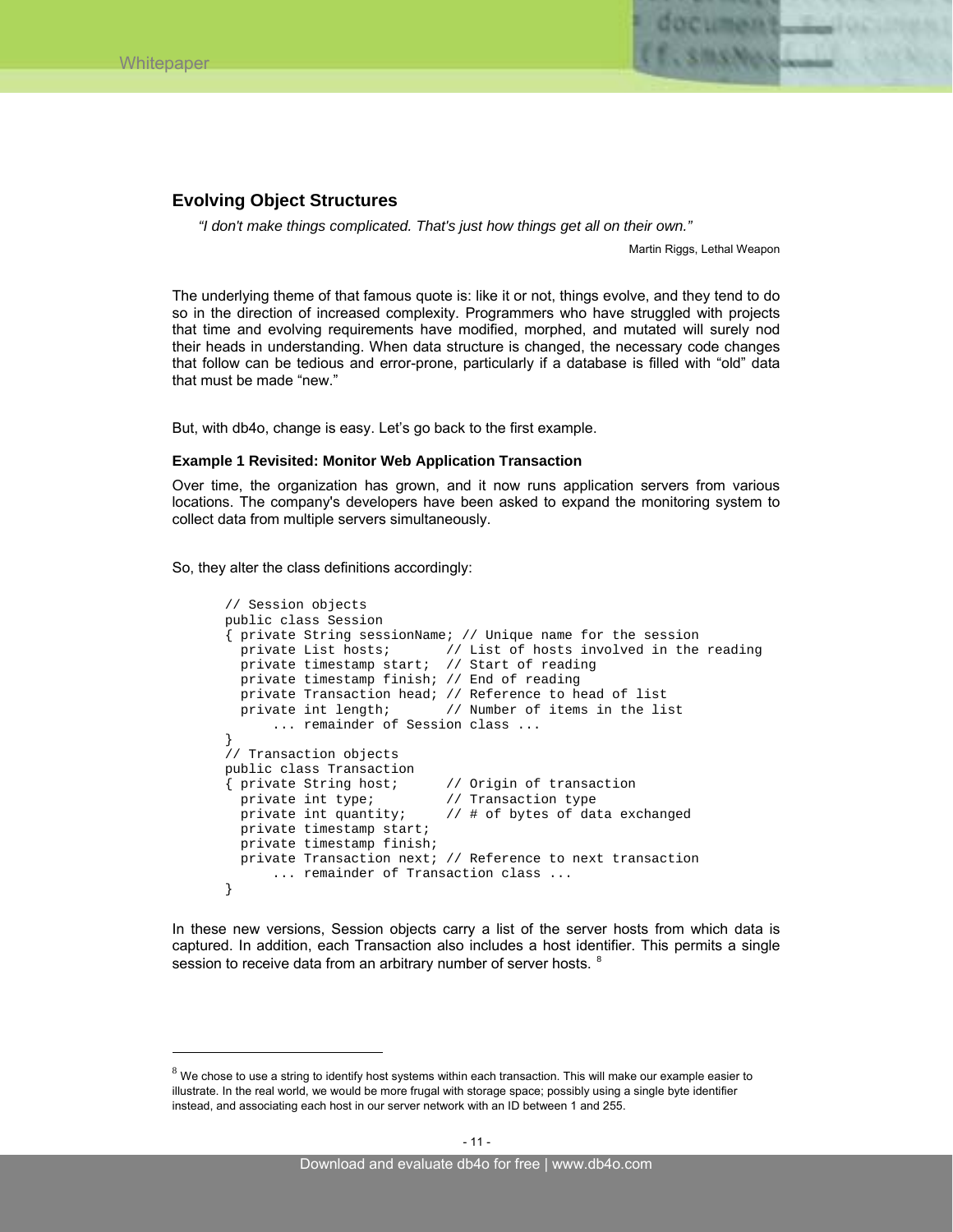

Now, when a session is started, the names of the hosts to be monitored are stored in the hosts List. And, as transactions arrive, each is tagged with its origin before being appended to the linked list and written to the database. What we showed of the application in the first example – the mechanics of persisting the data, how the link-list can be written to the database – can remain largely unchanged.

## **Changed Schema**

But, wait. Something has changed: the class structure. What happens to the data that's already been written to the database? Have we lost all the information gathered when the organization ran a single application server? Suppose the application starts writing "new" Session and Transaction objects into the original database: will the application crash when "old" data is read into objects instantiated from the new classes? Will we have to create a new database, and write an application to copy-and-convert old data to new data?

Happily, no. db4o assimilates evolving classes without missing a beat. We need only add a new method to each of the class definitions. To the Session class, we add this:

```
public void objectOnActivate(ObjectContainer container) 
{ 
   if(hosts == null) 
   { hosts = new ArrayList(); 
     hosts.add("MainServer"); 
 } 
}
```
And to the Transaction class, we add this:

```
public void objectOnActivate(ObjectContainer container) 
{ 
   if(host == null) 
     host = "MainServer"; 
}
```
That's it. Dust your hands off. The conversion is done.

When db4o activates an object, that activation requires db4o to instantiate an object from a class definition. And when db4o performs that instantiation, it checks the class for the presence of an objectOnActivate() method with the signature as shown in the two methods above. If db4o finds such a method, it calls that method at the end of the activation process. Consequently, we can use that method to examine the content of the object instantiated, and populate empty or null object members as required to "fix" the object before it gets handed to the application.

So, we can invisibly make "old" objects look like "new" objects. The application code is never aware – need never be aware – that the change is taking place. To the application, all objects fetched from the database will be new ones. In fact, once the application code sees them, old objects are new objects. And if we were to write them back out to the database, the new version would overwrite the old.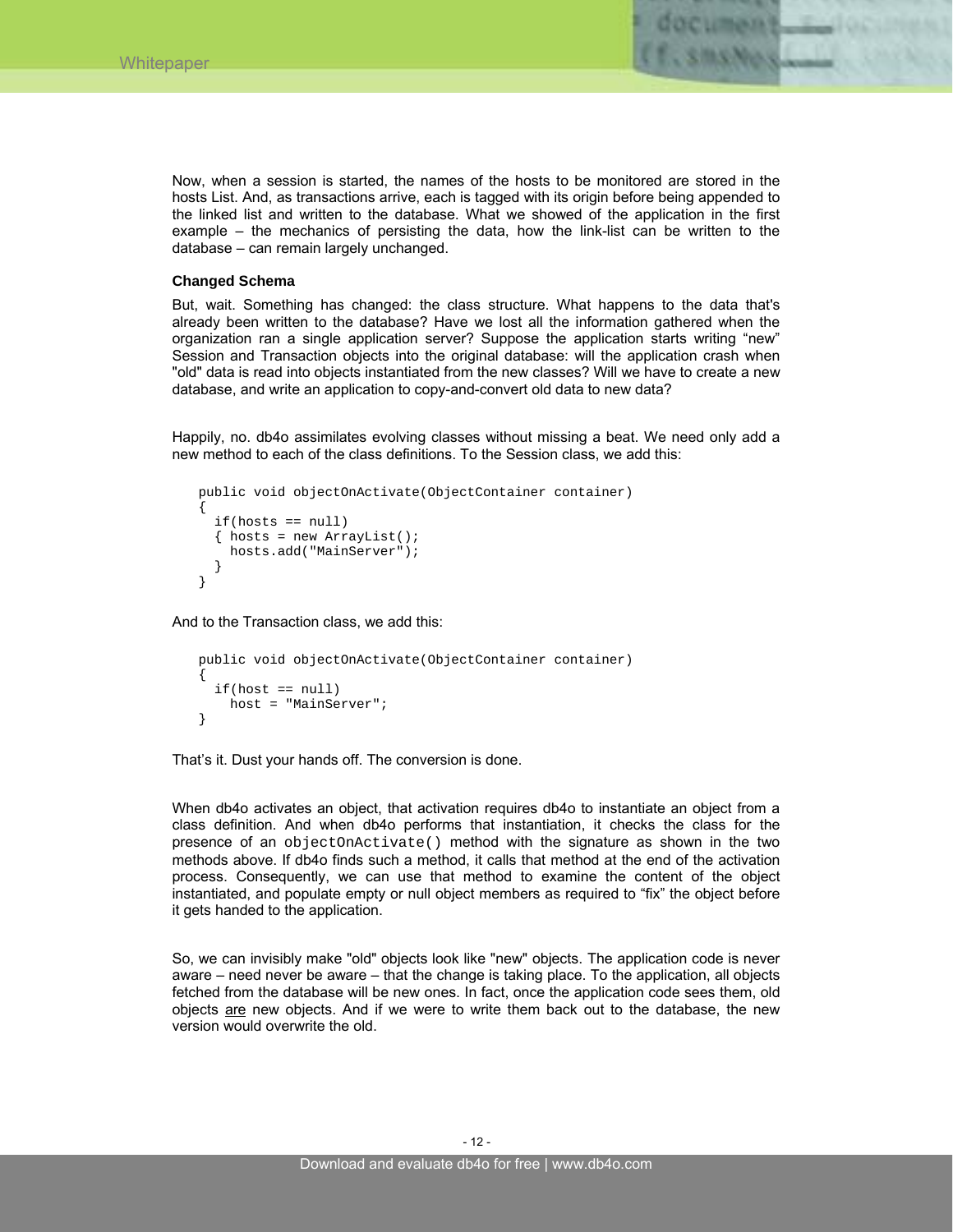

In the above examples, we presume that the original application server is called "MainServer." So, all the old Session objects and Transaction objects will look to the application as though they were captured from a single source: "MainServer."

Finally, notice that db4o has permitted us to absorb the changed object structure – object schema, really – without polluting the application code. The alteration required just two small methods tucked away in the class definitions, called only when needed, and called by db4o without our having to intervene.

## **Compare, Again, to a Relational Database**

Now, pause again and consider what we would have had to do, had the data been in a relational database system. We would have had to either:

- 1) Create a separate set of tables; the first set holding the old data, and the second set holding the new data. We would have had to write painfully unsatisfying routines to manage the simultaneous use of new and "legacy" data, or …
- 2) Create a new database, define the new schemas, write an application to convert old data to new, and hope that future events don't require us to change the object structure again.

In fact, not even a non-native OODBMS could handle a changed object structure with db4o's agility. Many would become confused by the mixture of "old" and "new" objects. Some sort of conversion application would be almost mandatory.

We return to the second principle presented above:

*As the persistence requirements become more complex, db4o's unique design takes care of the added complexity so you can continue to work as though that complexity never happened.* 

Indeed, we are tempted to say that db4o has gone beyond even that. Even though object structures might change "right under our feet," db4o manages the shifting situation so that we never really lose our balance. db4o lets us mange the change tidily, using an API that produces easy-to-maintain code, thereby allowing us to proceed to worthwhile tasks, rather than dribble away our time writing "cleanup" code.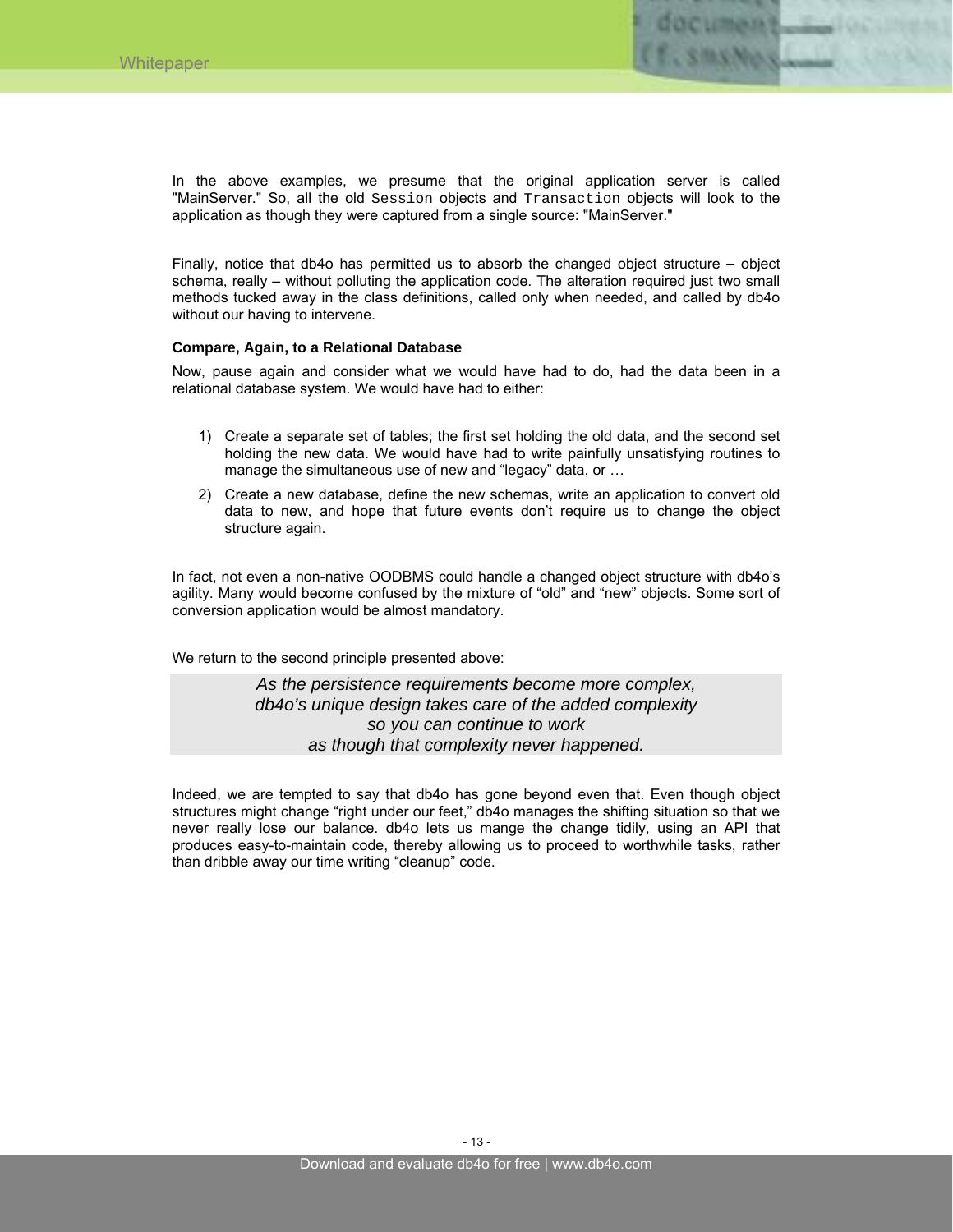## **A Customer Case - 10% Faster to Market**

We have focused primarily on db4o's simplicity, which allows developers to manage even the most complicated persistent object arrangements easily. But, how does this translate into "time-to-market" benefits for new products?

The BOSCH Packaging Technology Group is No. 1 in the worldwide market for packaging technology. The engineers at BOSCH Sigpack Systems AG saw "time to market" as their primary objective. And that's why they chose db4o as the underlying persistence engine for the application that controls their Delta XR31 high-speed, reliable "pick-and-place" robotic packaging systems.



That application models the robotic system using 3,000 robot objects, each connected to an array of feeder objects. Each feeder object is, in turn, linked to an array of sensor objects. All together, there are 39,000 objects being managed between memory and the database simultaneously. Whenever the robot "assembly line" is to be set up to assemble a particular product, the robots must be configured – which is another way of saying that all those objects have to be configured, quickly and accurately. Any time that the assembly line sits idle is time wasted.

Sebastian Hubrich, lead engineer with BOSCH Sigpack Systems AG, quantified, how db4o's ability to handle complex object structures with ease translated into faster "time to market":

*"The use of db4o on the data-backend has helped us to achieve a time-saving effect of at least 10% on each project. This project is highly demanding and had a tough time schedule. db4o was the ideal choice on both counts."* 

Read the whole story: http://www.db4o.com/about/customers/boschsigpack.aspx

## **In Sum**

We hope that, in this whitepaper, we have shown that managing object persistence is  $$ thanks to db4o – pretty simple. And that it is pretty simple regardless of the complexity of the structure of the data being persisted.

We hope as well that we have adequately illustrated that db4o is undismayed by object complexity in space as well as in time; that is, not only can db4o manage "flat" and "deep" object structures, but that it can handle object structures that change, too. In addition, we hope that we have shown that, if you must use a database in your next Java (or .NET) application, you do not need to expend time educating yourself on the nuances of technologies such as JDBC, ODBC, SQL, OQL, etc. You have already invested time in learning the details of object-oriented programming; db4o optimizes that investment.

Not that we mean to suggest that these database technologies are in any way inadequate or mediocre. But, as we've shown, with db4o it takes only one line of code to do what an RDBMS will do in several lines. And non-native OODBMSs demand additional code instrumentation steps or "extra-curricular" materials (such as schema files) that are blessedly absent from db4o.

Simply put, db4o uncomplicates even the most complex persistent object tasks.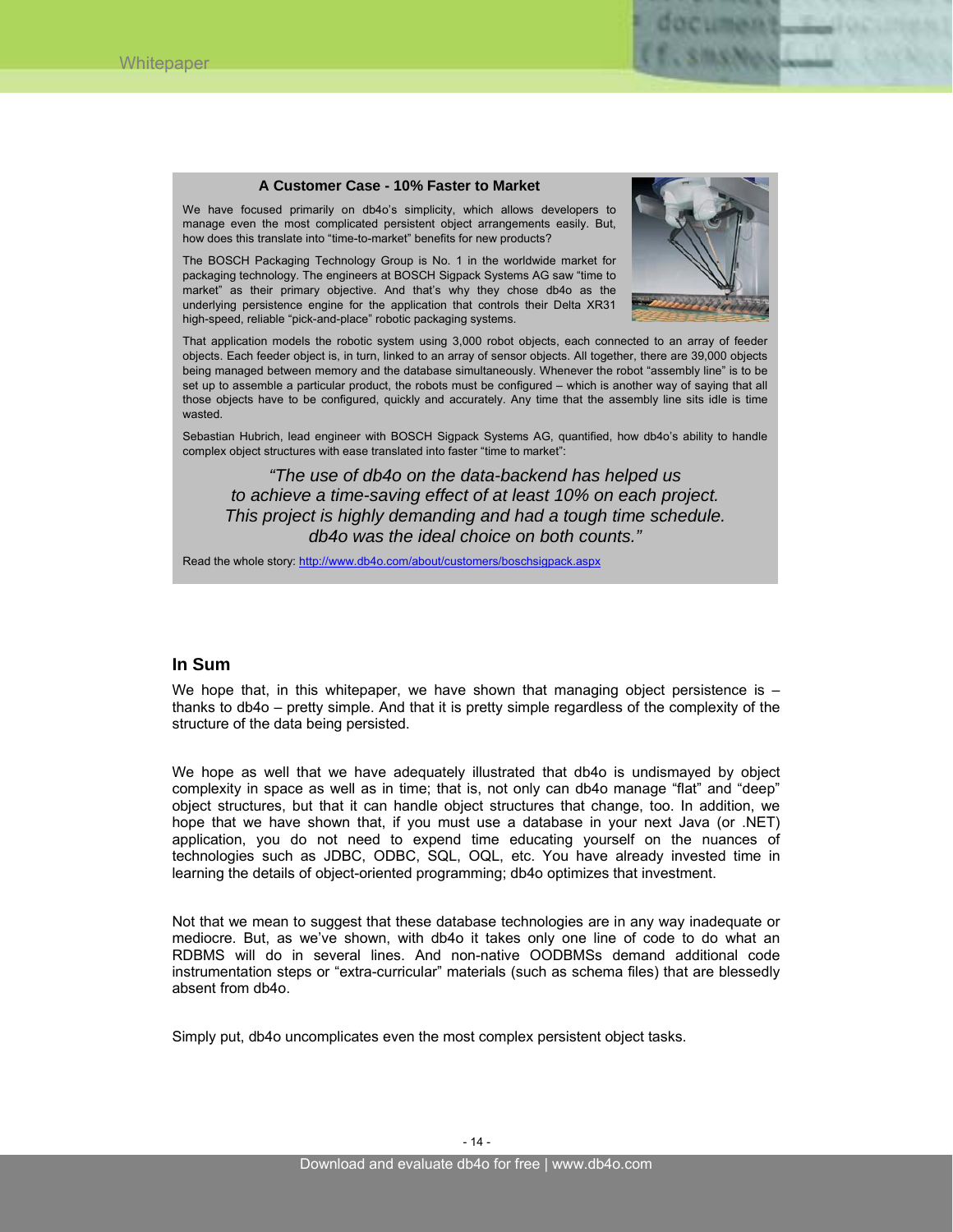

# **Appendix A – How db4o Deals with Memory Leaks**

The example "Monitor web application transaction" in our paragraph on "Flat Object Structures" was straightforward and functional, but it may not be ideal. Because a session's entire data resides in memory, it places an upper limit on the size of a session – that limit being, of course, the amount of available memory. (It may be an entirely realistic upper limit, but we will pretend that it is not for the purposes of our discussion.)

Suppose the developers have determined that the application must allow for arbitrarily large sessions. Consequently, they alter the classes so that transaction data is maintained on a singly-linked list:

```
public class Session 
{ private String sessionName; // Unique name for the reading 
 private timestamp start; // Start of reading 
 private timestamp finish; // End of reading 
  private Transaction head; // Reference to head of list 
   private int length; // Number of items in the list 
       ... 
   public void incrementLength() 
  \{ length++; \} public int getLength() 
   { return(length); } 
   public void setFinish(timestamp theTime) 
   { finish = theTime; } 
   public void setHead(Transaction theHead) 
  \{ head = theHead \} ... remainder of Session class ... 
} 
public class Transaction 
{ private int type; // Transaction type 
 private int quantity; // # of bytes of data exchanged 
 private timestamp start; // Request arrival 
 private timestamp finish; // Response transmission 
  private Transaction next; // Reference to next transaction 
       ... remainder of Transaction class ... 
} 
                          transaction
```


**Figure 4.** A more elaborate structure. Now, Session objects carry a reference to a singly-linked list of Transaction objects.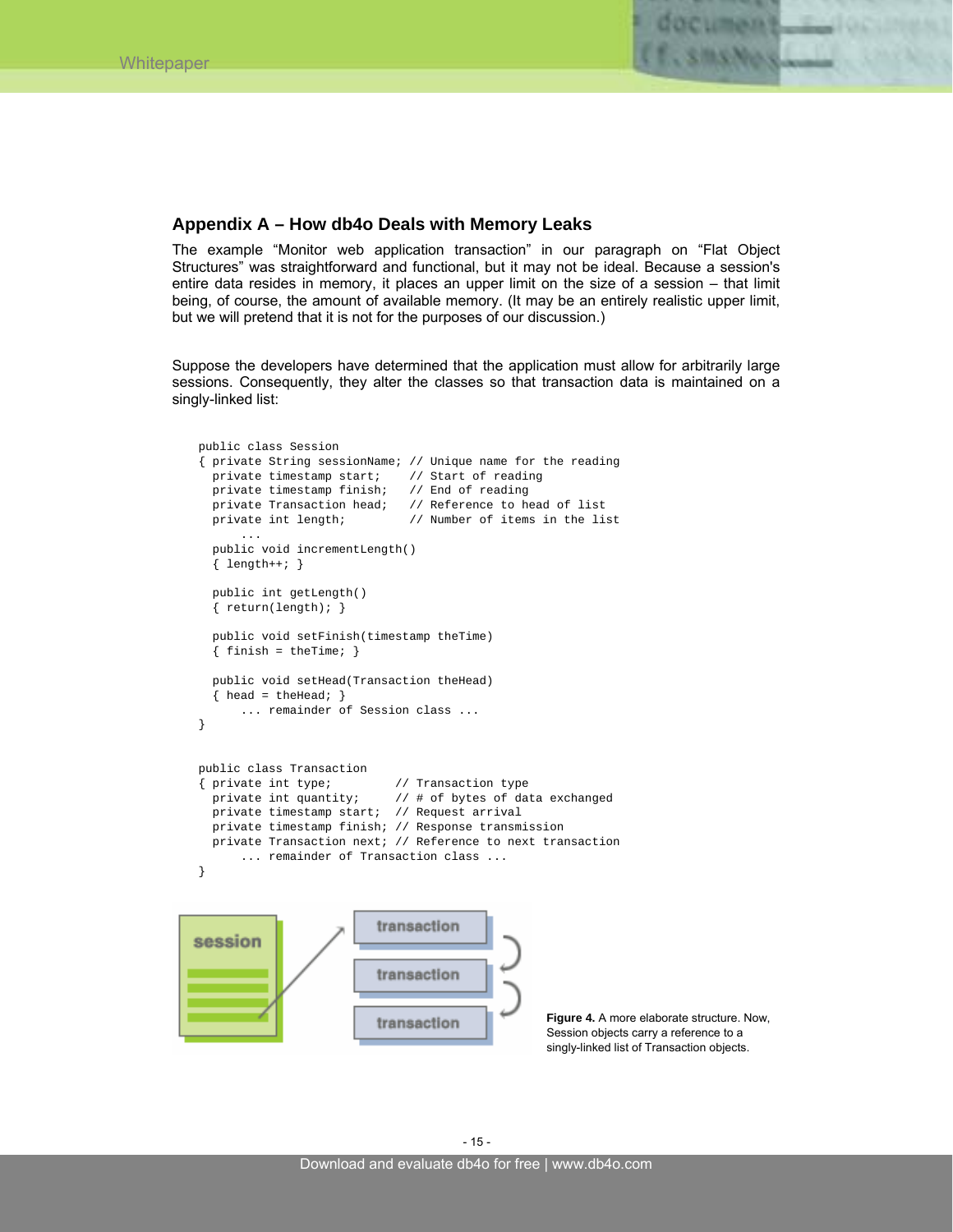

The goal, of course, is to put transactions into the database in such a way that less memory is consumed. So, as transaction data arrives, it is attached to the list – each Transaction's next pointer references subsequent Transaction objects, the last being set to null to indicate the list's terminal object – and written into the database. When the session has finished, the final timestamp is written into the Session object, and the Session object is stored in the database. Significant code snippets for this follow:

```
// Globals 
Transaction tail; 
Transaction newTransaction; 
Session theSession; 
       ... 
// This code initializes the session 
theSession = new Session("<Session Name>", 
new timestamp(System.currentTimeMillis()));
tail = null; ... 
// This code is executed when new transaction data arrives 
newTransaction = new Transaction(<fill in from incoming data>);
if (theSession.getLength() == 0) 
   Session.setHead(newTransaction); 
else 
{ 
   tail.next = newTransaction; 
  db.set(tail); // Persist the Transaction object 
} 
tail=newTransaction; 
theSession.incrementLength(); 
 ... 
// This code is executed when the session is finished 
theSession.setFinish(new timestamp(System.currentTimeMillis()); 
if(tail != null) db.set(tail); // Persist last Transaction 
db.set(theSession); 
       ...
```
Happy with the new code, the developers install it and execute it and ...

... discover that it does not work. All the data is still entirely in memory.

Observant programmers will have noticed that this is a classic Java memory leak. Because theSession object holds a reference to the head of the list, appending new objects simply lengthens the chain in memory, even though members of the list are persisted. As long as the connection to the head is in memory, the entire list stays in memory.

Fortunately, there's an easy fix that not only solves the leak, but gives you the ability to finetune the 'pacing' at which items are written to disk. The fix entails:

- 1) Writing the Session object to disk and removing any references to it, thus "cutting off the head."
- 2) Caching incoming transaction objects as they arrive, so that write to the database occurs in "chunks" (when the cache fills up).
- 3) Reading the Session object back in at the end to fix up the length and finish fields.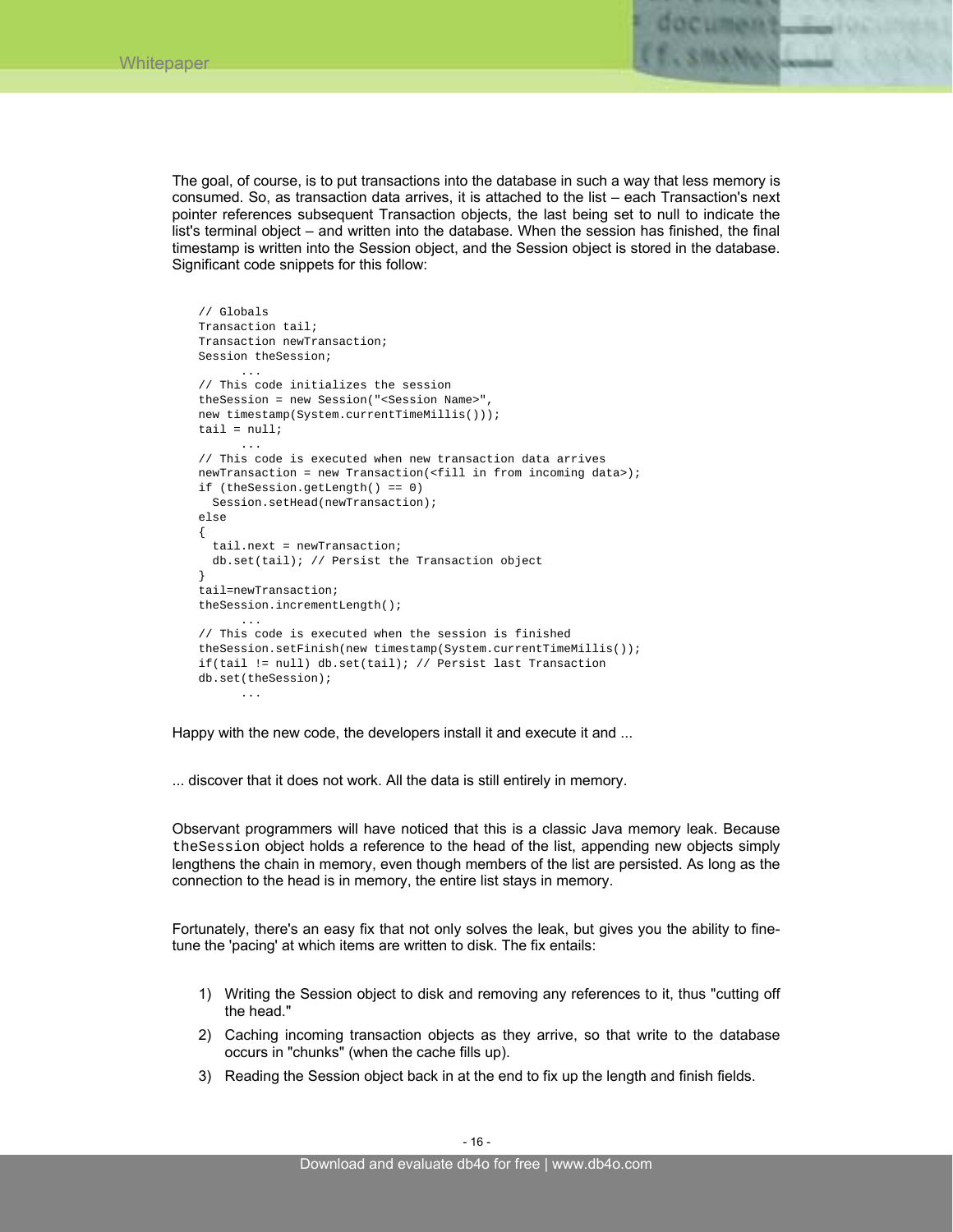

Here is the fixed code:

```
// Globals 
// Cache 
Transaction transactionCache[]; 
int transactionCacheNext; 
int numTransactions; 
boolean sessionWritten; // True if the session has been written 
Session theSession; 
String theSessionName; 
       ... 
// Initialization 
// This code executes at the very start of a Session, 
// before any data has arrived. 
// (It assumes that theSession has already been 
// created and its description and start fields initialized.) 
sessionWritten=false; 
numTransactions=0; 
theSessionName = theSession.getSessionName(); 
dbTransCacheInit(CACHE_SIZE); 
... 
// This method initializes the cache to size entries 
public void dbTransCacheInit(int size) 
{ transactionCache = new Transaction[size]; 
   transactionCacheNext = 0; 
} 
 ... 
// This method is a "cached set()". Whenever a transaction 
// comes in, the console application calls this routine to 
// write the transaction to the database (in place of a .set()). 
// Transactions are first placed in the cache. When the 
// cache fills, its contents are written to disk (see the 
// following method dbCacheFlush()) 
// Note that the first time the cache is written, the Session 
// object is also written. This cuts off the head of the list, 
// so the entire list is not kept in memory. 
public void dbCachedSet(Transaction obj) 
{ 
   // If the cache is full flush it 
  if((transactionCacheNext+1)==transactionCache.length) 
     dbCacheFlush(); 
   // Put the new object in the cache 
   transactionCache[transactionCachNext++]=obj; 
} 
public void dbCacheFlush() 
{ 
   // If the session object has not yet been written, 
   // write it 
   if(sessionWritten==false) 
   { db.set(theSession); 
     theSession=null; // Cut off the head 
     sessionWritten=true; 
 } 
   // Flush whatever is still in the cache 
   if(transactionCacheNext>0) 
   for(int i=0; i<transactionCacheNext; i++) 
   { db.set(transactionCache[i]; 
     numTransactions++; 
     transactionCache[i]=null; 
 } 
   transactionCacheNext=0; 
} 
       ...
```